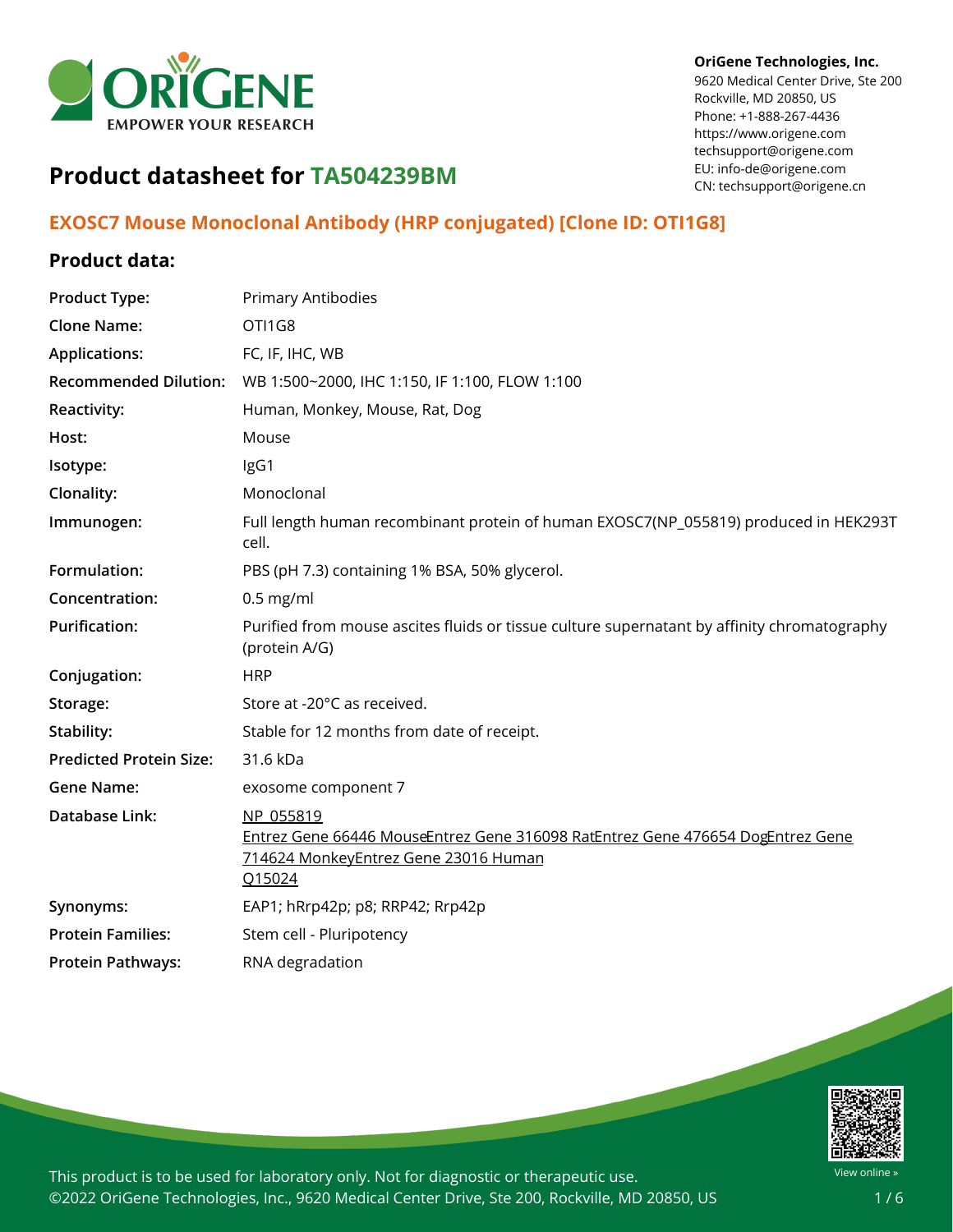

## **Product images:**

 $158 106 79 48 -$ 

> $35 23 -$



HepG2 HeLa svT2 A549 COS7 Jurkat MDCK PC12 MCF7

HEK293T cells were transfected with the pCMV6- ENTRY control (Cat# [PS100001], Left lane) or pCMV6-ENTRY EXOSC7 (Cat# [RC201419], Right lane) cDNA for 48 hrs and lysed. Equivalent amounts of cell lysates (5 ug per lane) were separated by SDS-PAGE and immunoblotted with anti-EXOSC7(Cat# [TA504239]). Positive lysates [LY402399] (100ug) and [LC402399] (20ug) can be purchased separately from OriGene.

Western blot analysis of extracts (35ug) from 9 different cell lines by using anti-EXOSC7 monoclonal antibody (HepG2: human; HeLa: human; SVT2: mouse; A549: human; COS7: monkey; Jurkat: human; MDCK: canine; PC12: rat; MCF7: human).



Immunohistochemical staining of paraffinembedded Human Kidney tissue within the normal limits using anti-EXOSC7 mouse monoclonal antibody. (Heat-induced epitope retrieval by 10mM citric buffer, pH6.0, 100°C for 10min, [TA504239])

This product is to be used for laboratory only. Not for diagnostic or therapeutic use. ©2022 OriGene Technologies, Inc., 9620 Medical Center Drive, Ste 200, Rockville, MD 20850, US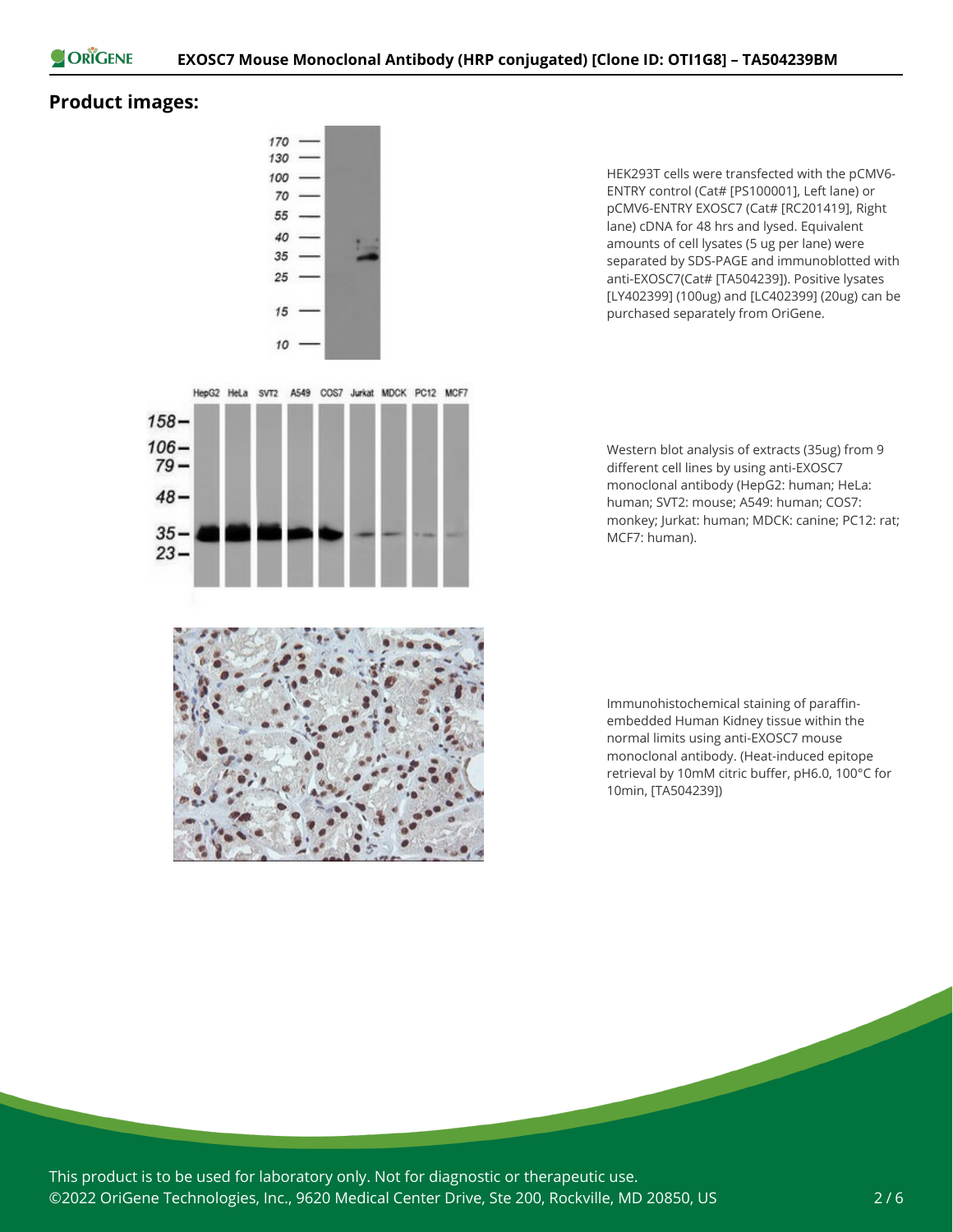ORIGENE



Immunohistochemical staining of paraffinembedded Carcinoma of Human kidney tissue using anti-EXOSC7 mouse monoclonal antibody. (Heat-induced epitope retrieval by 10mM citric buffer, pH6.0, 100°C for 10min, [TA504239])

Immunohistochemical staining of paraffinembedded Carcinoma of Human liver tissue using anti-EXOSC7 mouse monoclonal antibody. (Heat-induced epitope retrieval by 10mM citric buffer, pH6.0, 100°C for 10min, [TA504239])

Immunohistochemical staining of paraffinembedded Human pancreas tissue within the normal limits using anti-EXOSC7 mouse monoclonal antibody. (Heat-induced epitope retrieval by 10mM citric buffer, pH6.0, 100°C for 10min, [TA504239])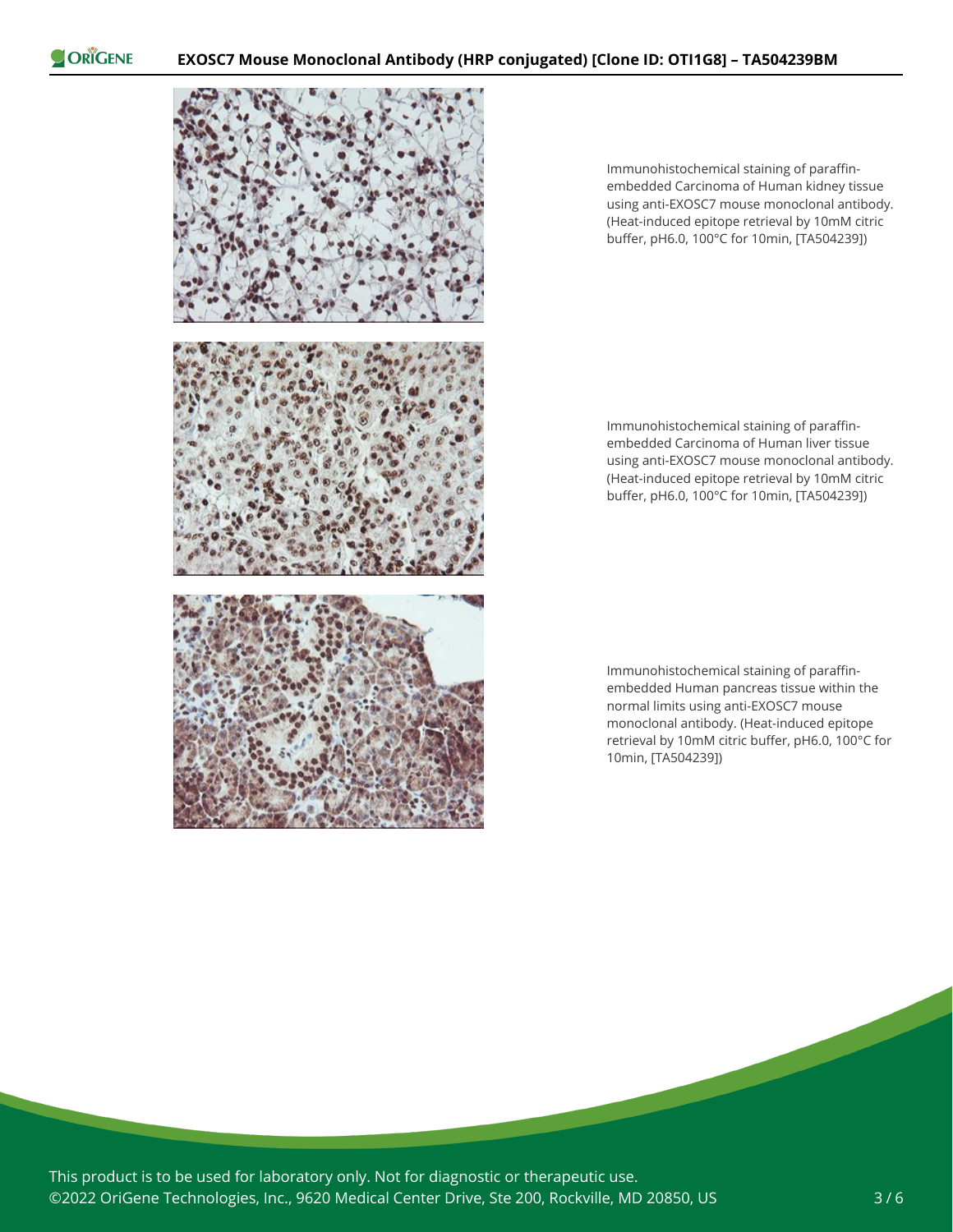ORIGENE



Immunohistochemical staining of paraffinembedded Human prostate tissue within the normal limits using anti-EXOSC7 mouse monoclonal antibody. (Heat-induced epitope retrieval by 10mM citric buffer, pH6.0, 100°C for 10min, [TA504239])

Immunohistochemical staining of paraffinembedded Carcinoma of Human prostate tissue using anti-EXOSC7 mouse monoclonal antibody. (Heat-induced epitope retrieval by 10mM citric buffer, pH6.0, 100°C for 10min, [TA504239])

Immunohistochemical staining of paraffinembedded Carcinoma of Human bladder tissue using anti-EXOSC7 mouse monoclonal antibody. (Heat-induced epitope retrieval by 10mM citric buffer, pH6.0, 100°C for 10min, [TA504239])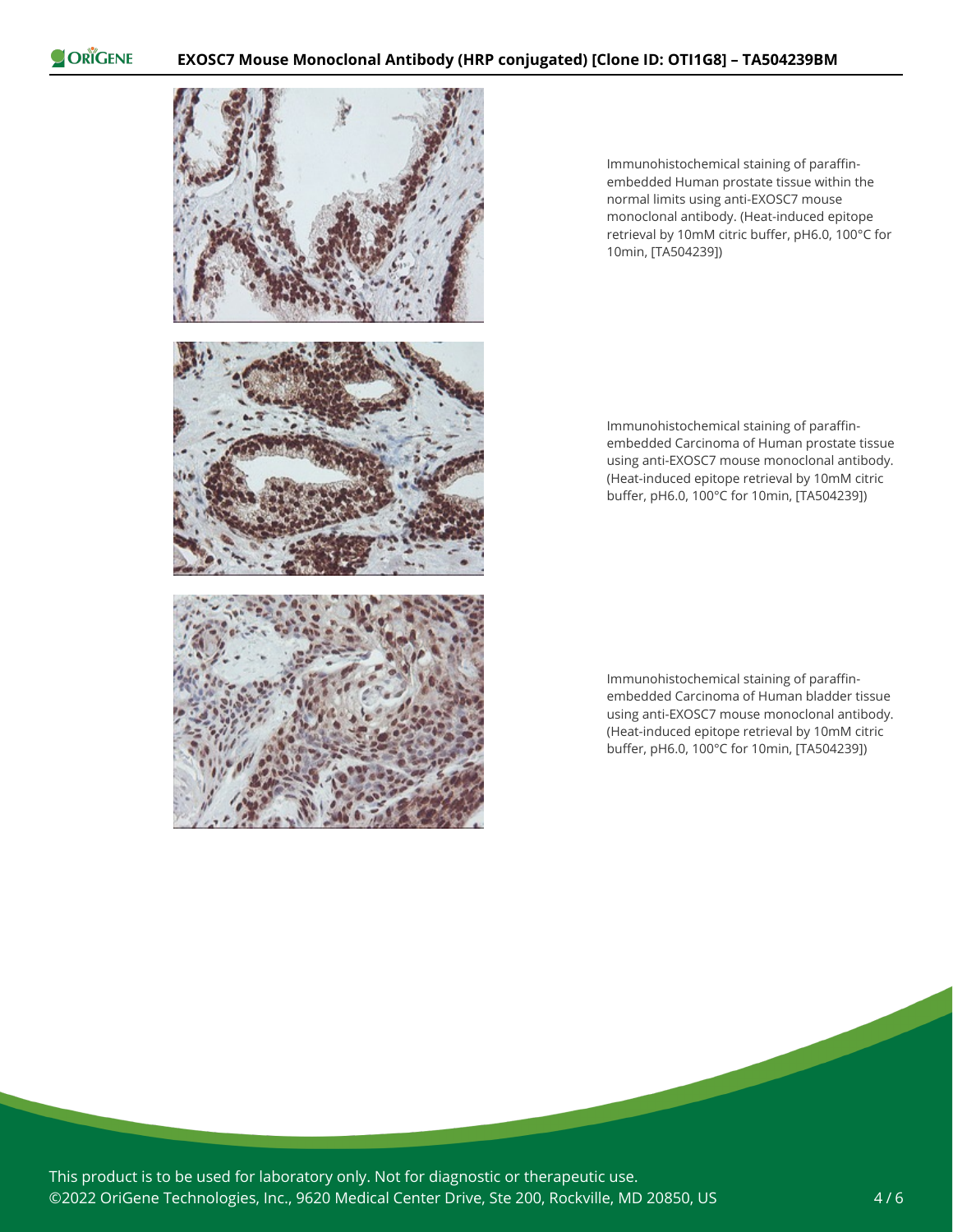ORIGENE



Immunohistochemical staining of paraffinembedded Human lymphoma tissue using anti-EXOSC7 mouse monoclonal antibody. (Heatinduced epitope retrieval by 10mM citric buffer, pH6.0, 100°C for 10min, [TA504239])

Immunohistochemical staining of paraffinembedded Human tonsil within the normal limits using anti-EXOSC7 mouse monoclonal antibody. (Heat-induced epitope retrieval by 10mM citric buffer, pH6.0, 100°C for 10min, [TA504239])

Anti-EXOSC7 mouse monoclonal antibody ([TA504239]) immunofluorescent staining of COS7 cells transiently transfected by pCMV6- ENTRY EXOSC7 ([RC201419]).